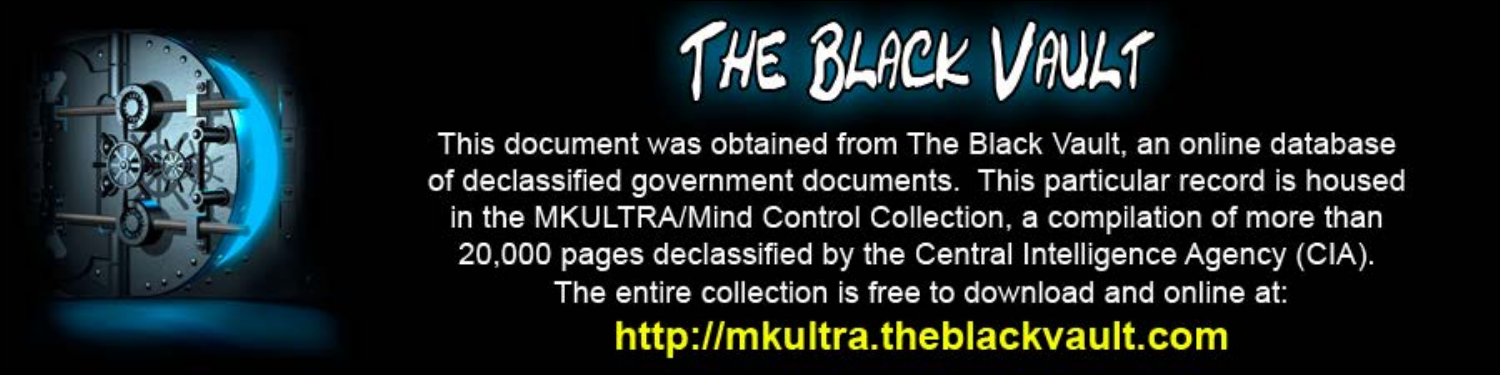## Office Memoranaum . UNITED STATES GUVERNMENT  $A/B, ZII, I, 3$

TO . Deputy Director of Security Chief, Medical Staff VIA. FROM Chief, Program Coordination Division, Medical Office

SUBJECT: ARTICHOME; Evaluation of Hypospray

> 1. The Medical Office has completed preliminary investigation of the Hypospray. In view of the many derrogatory findings, it was felt advicable to submit this report so the merits of the project may be re-evaluated.

2. 一、一、一、一、新的人生, 学习生活, 一、小孩, 一个小孩, 一个小孩, 一个小孩, 一个小孩, 一个小孩 Weight are the principal commerical firms conducting research in the development of the Hypospray. Responsible officials of these firms have been contacted, debriefed and the research results evaluated. These officials uniformly agreed that the Eypospray has not proven to be successful and thus far is not a satisfactory substitute for the standard needle and syringe injection technique. They concurred on the following specific details:

a. The Hynospray dees not provide consistently painless injection.

 $\zeta$ 

**Ag** 

 $\tilde{z}$ 

b. Bleeding regularly accompanies jot injection, similar in degree to that encountered with needle injection.

c. Any movement of the device during injection results in multiple lacerations of the skin.

d. The Hypospray might possibly inject through the thickness of a shirt, but the administered dose would be docreased, and the injection would not be sterile. It is not felt injection through clothing would be effective.

e. The effective dose delivered and the depth of penetration cannot be determined accurately. (Consequently, the rate of absorption and eventual effect of the type drug used in ARTICHORE work cannot be predicted with acceptable accuracy.)

f. The Hypospray cannot be used for intravenous injections. This is significant because interrogation techniques utilizing drugs require use of the intravenous route.

c. Albe Hypospray can administer a maximum of 1 co. of material; in order to administer 2 cc., the device would have to be at least doubled in size.